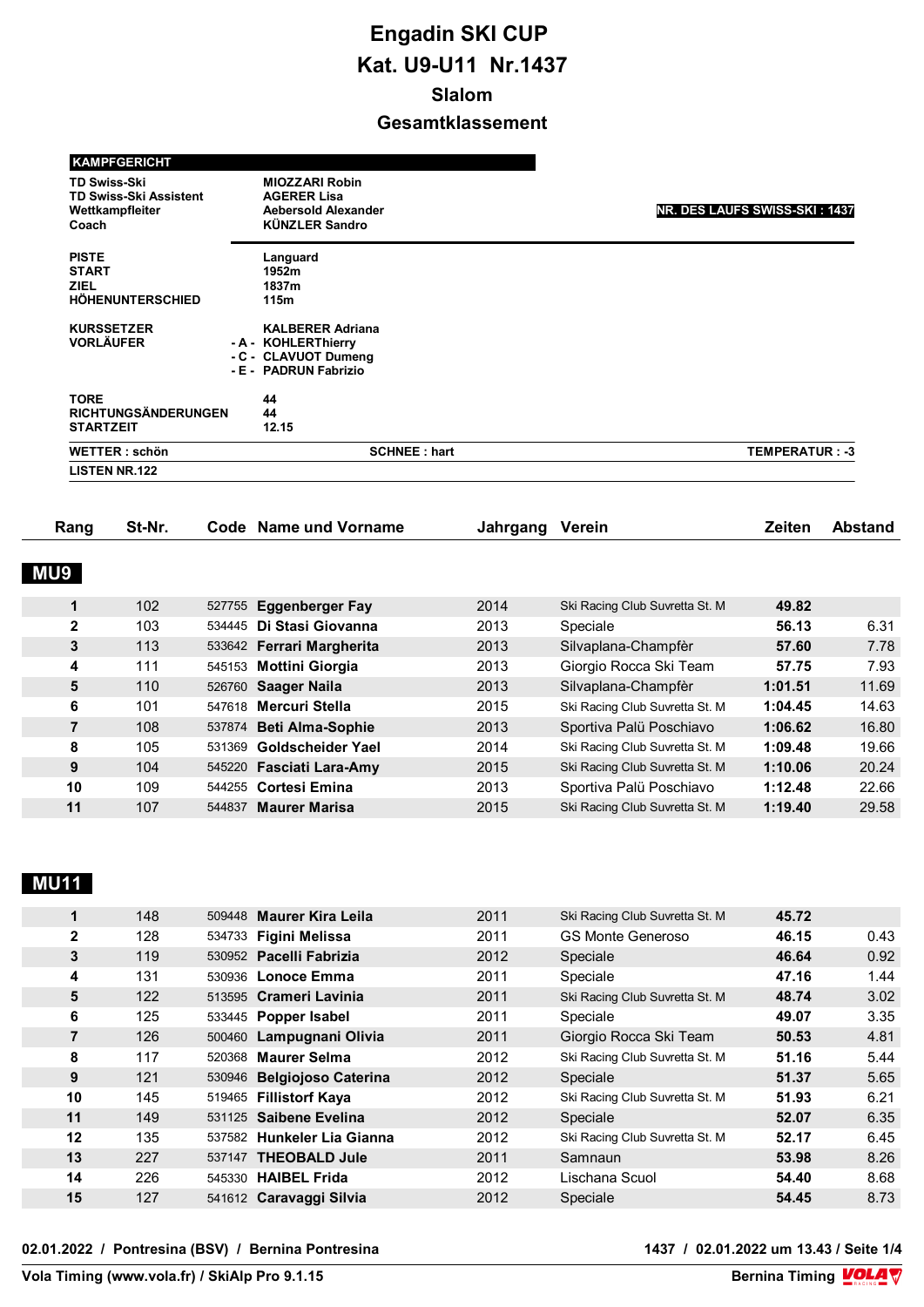| Rang | St-Nr. |        | Code Name und Vorname             | Jahrgang | Verein                         | Zeiten  | <b>Abstand</b> |
|------|--------|--------|-----------------------------------|----------|--------------------------------|---------|----------------|
| 16   | 132    | 519218 | <b>Kirner Nele</b>                | 2011     | Samnaun                        | 54.49   | 8.77           |
| 17   | 123    | 526511 | <b>Bottinelli Khloé</b>           | 2011     | <b>GS Monte Generoso</b>       | 54.92   | 9.20           |
| 18   | 115    | 541220 | Bongiorno Philippa Olimpia        | 2012     | Speciale                       | 56.37   | 10.65          |
| 19   | 143    | 531412 | Zanella Vera                      | 2012     | Monte Lema Novaggio            | 56.42   | 10.70          |
| 20   | 141    | 518249 | <b>Becker Nathalie</b>            | 2012     | Alpina St.Moritz               | 56.58   | 10.86          |
| 21   | 146    | 486151 | <b>Gorlier Anouk</b>              | 2012     | Silvaplana-Champfèr            | 56.80   | 11.08          |
| 22   | 136    | 531829 | Luraschi Clotilde                 | 2012     | Speciale                       | 56.88   | 11.16          |
| 23   | 139    | 533286 | Huldi Matilda                     | 2012     | Ski Racing Club Suvretta St. M | 56.95   | 11.23          |
| 24   | 140    | 517059 | <b>Rossi Penelope</b>             | 2011     | Silvaplana-Champfèr            | 57.00   | 11.28          |
| 25   | 133    | 531827 | Luraschi Olimpia                  | 2012     | Speciale                       | 57.35   | 11.63          |
| 26   | 138    | 531367 | <b>Goldscheider Haya</b>          | 2011     | Ski Racing Club Suvretta St. M | 58.59   | 12.87          |
| 27   | 116    | 530948 | Zanchi Chiara                     | 2011     | Speciale                       | 58.65   | 12.93          |
| 28   | 124    | 541219 | Bongiorno Margherita Anna Daniela | 2011     | Speciale                       | 59.51   | 13.79          |
| 29   | 137    | 510148 | Vögele Scarlet                    | 2011     | Ski Racing Club Suvretta St. M | 59.89   | 14.17          |
| 30   | 142    | 531300 | Gatti Federica Sole               | 2011     | Speciale                       | 1:01.65 | 15.93          |
| 31   | 147    | 518327 | <b>Mauchamp Nine</b>              | 2012     | Ski Racing Club Suvretta St. M | 1:02.31 | 16.59          |
| 32   | 120    | 531222 | Kaiser Amarylli                   | 2012     | Speciale                       | 1:02.95 | 17.23          |
| 33   | 118    | 530863 | Crameri Anja                      | 2012     | Sportiva Palü Poschiavo        | 1:03.07 | 17.35          |
| 34   | 134    | 526874 | Isepponi Lorena                   | 2012     | Sportiva Palü Poschiavo        | 1:04.74 | 19.02          |
| 35   | 129    |        | 530867 Crameri Amelia             | 2011     | Sportiva Palü Poschiavo        | 1:13.76 | 28.04          |

#### **KU9**

| 1            | 154 | 525456 | <b>Eggenberger Max</b>        | 2013 | <b>SSC Toggenburg</b>          | 46.30   |       |
|--------------|-----|--------|-------------------------------|------|--------------------------------|---------|-------|
| $\mathbf{2}$ | 150 | 529971 | <b>Quandt Elias</b>           | 2013 | Ski Racing Club Suvretta St. M | 48.96   | 2.66  |
| 3            | 160 |        | 525554 Gammeter Andrin        | 2013 | Ski Racing Club Suvretta St. M | 50.96   | 4.66  |
| 4            | 161 | 533285 | Huldi Adrian                  | 2013 | Ski Racing Club Suvretta St. M | 54.46   | 8.16  |
| 5            | 165 | 537738 | <b>Eggenberger Tom</b>        | 2015 | Ski Racing Club Suvretta St. M | 54.91   | 8.61  |
| 6            | 163 | 525838 | <b>Selvek Martin</b>          | 2013 | Silvaplana-Champfèr            | 55.34   | 9.04  |
| 7            | 155 | 525837 | <b>Bosshard Moritz Daniel</b> | 2013 | Silvaplana-Champfèr            | 56.07   | 9.77  |
| 8            | 159 | 533709 | Nitti Vittorio                | 2013 | Silvaplana-Champfèr            | 56.62   | 10.32 |
| 9            | 153 | 539931 | <b>Raybar Zak</b>             | 2013 | Silvaplana-Champfèr            | 57.12   | 10.82 |
| 10           | 169 | 523908 | <b>Hintz Hendrik</b>          | 2014 | Hausen am Albis                | 57.16   | 10.86 |
| 11           | 168 | 533991 | <b>Kirner Tom</b>             | 2015 | Samnaun                        | 57.72   | 11.42 |
| 12           | 151 | 533169 | <b>Bulgheroni Carlo</b>       | 2013 | Giorgio Rocca Ski Team         | 58.05   | 11.75 |
| 13           | 166 | 525761 | <b>Crameri Leandro</b>        | 2013 | Ski Racing Club Suvretta St. M | 58.90   | 12.60 |
| 14           | 225 | 541271 | <b>HAIBEL Moritz</b>          | 2014 | Lischana Scuol                 | 59.83   | 13.53 |
| 15           | 171 | 516720 | <b>Stöckl Niculin</b>         | 2013 | Silvaplana-Champfèr            | 1:03.75 | 17.45 |
| 16           | 156 | 533171 | <b>Majocco Sebastian</b>      | 2014 | Giorgio Rocca Ski Team         | 1:05.74 | 19.44 |
| 17           | 158 | 533448 | <b>Garzon Gian</b>            | 2013 | Ski Racing Club Suvretta St. M | 1:05.86 | 19.56 |
| 18           | 167 | 539398 | <b>Gualtieri Liam</b>         | 2014 | Giorgio Rocca Ski Team         | 1:06.60 | 20.30 |
| 19           | 152 |        | 545269 Salvi Filippo          | 2013 | Giorgio Rocca Ski Team         | 1:07.34 | 21.04 |
| 20           | 162 |        | 547150 Serbe Paul             | 2014 | Alpina St.Moritz               | 1:08.07 | 21.77 |

# **KU11**

| 223 | 539383 Sachs Balthazar       | 2011 | Ski Racing Club Suvretta St. M | 42.33 |      |
|-----|------------------------------|------|--------------------------------|-------|------|
| 214 | 525703 Hugener Sascha Flurin | 2012 | Bernina Pontresina             | 43.08 | 0.75 |
| 188 | 545154 Negrini Nathan        | 2011 | Giorgio Rocca Ski Team         | 43.23 | 0.90 |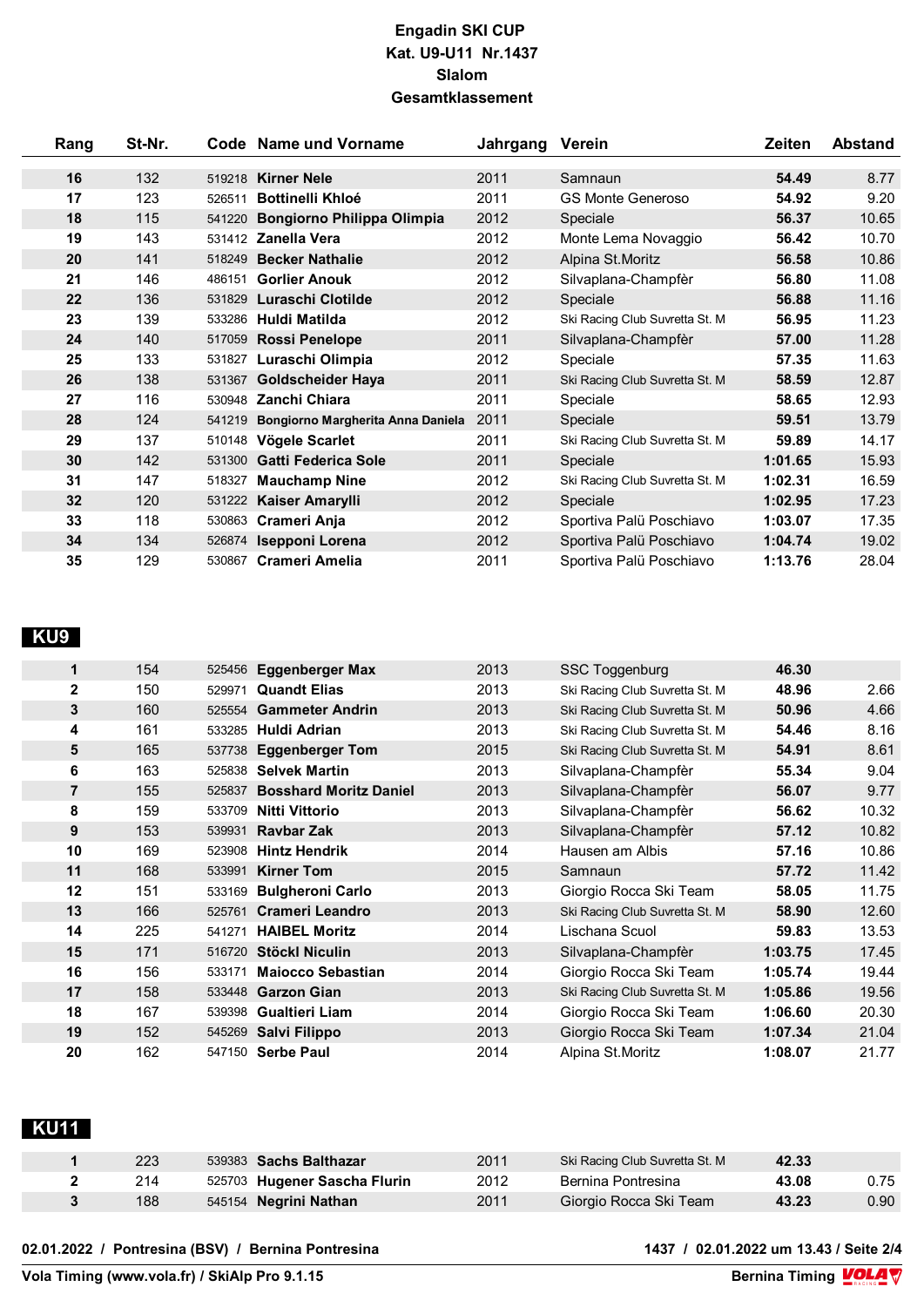| Rang | St-Nr. |        | Code Name und Vorname                    | Jahrgang Verein |                                | Zeiten  | <b>Abstand</b> |
|------|--------|--------|------------------------------------------|-----------------|--------------------------------|---------|----------------|
| 4    | 175    |        | 519846 Elbi Theo                         | 2012            | Ski Racing Club Suvretta St. M | 43.27   | 0.94           |
| 5    | 181    | 541606 | Jürisaar Tristan                         | 2012            | Silvaplana-Champfèr            | 44.19   | 1.86           |
| 6    | 186    | 515916 | <b>Gonzalez Noa</b>                      | 2011            | Ski Racing Club Suvretta St. M | 44.98   | 2.65           |
| 7    | 197    |        | 517262 Gammeter Gian Reto                | 2012            | Ski Racing Club Suvretta St. M | 45.27   | 2.94           |
| 8    | 173    |        | 527285 Bedognetti Thomas                 | 2012            | Giorgio Rocca Ski Team         | 46.11   | 3.78           |
| 9    | 195    |        | 531119 Caccini Gianpaolo                 | 2011            | Speciale                       | 46.26   | 3.93           |
| 10   | 183    |        | 517159 Ferrari Filippo                   | 2011            | Silvaplana-Champfèr            | 46.67   | 4.34           |
| 11   | 196    |        | 518969 Togni Lorenzo                     | 2012            | Alpina St.Moritz               | 47.00   | 4.67           |
| 12   | 177    |        | 533287 Parisi Mathias                    | 2011            | Ski Racing Club Suvretta St. M | 47.05   | 4.72           |
| 13   | 216    |        | 543197 Da Pont Bryan                     | 2012            | <b>GS Monte Generoso</b>       | 47.95   | 5.62           |
| 14   | 209    |        | 518952 Bunnenberg August                 | 2011            | Ski Racing Club Suvretta St. M | 48.39   | 6.06           |
| 15   | 206    |        | 534937 Gualtieri Noà                     | 2012            | Giorgio Rocca Ski Team         | 48.40   | 6.07           |
| 16   | 224    |        | 530944 Bertolini Clerici Edoardo         | 2012            | Speciale                       | 48.61   | 6.28           |
| 17   | 178    |        | 517939 Bellotti Gregorio                 | 2012            | Speciale                       | 48.87   | 6.54           |
| 18   | 191    |        | 508532 Sauer Fabian Laurin               | 2012            | Ski Racing Club Suvretta St. M | 49.34   | 7.01           |
| 19   | 212    |        | 530933 Minardi Gregorio                  | 2012            | Speciale                       | 49.36   | 7.03           |
| 20   | 204    |        | 517714 Lampert Nico                      | 2011            | Ski Racing Club Suvretta St. M | 49.38   | 7.05           |
| 20   | 185    |        | 545412 Mattarella Carlo                  | 2011            | Speciale                       | 49.38   | 7.05           |
| 22   | 213    |        | 534289 Ghia Leonardo                     | 2011            | Silvaplana-Champfèr            | 49.42   | 7.09           |
| 23   | 222    |        | 530932 Ferrari Federico                  | 2012            | Speciale                       | 49.66   | 7.33           |
| 23   | 211    |        | 530949 Giobbi Vittorio                   | 2012            | Speciale                       | 49.66   | 7.33           |
| 25   | 176    |        | 519371 Visconti di Modrone Raimondo      | 2011            | Speciale                       | 49.68   | 7.35           |
| 26   | 202    |        | 516717 Saglio Stefano                    | 2011            | Silvaplana-Champfèr            | 50.06   | 7.73           |
| 27   | 194    |        | 533447 Halm Tommaso                      | 2012            | Speciale                       | 50.45   | 8.12           |
| 28   | 217    |        | 525869 Rima Federico                     | 2012            | Giorgio Rocca Ski Team         | 51.30   | 8.97           |
| 29   | 180    | 514905 | <b>Matter Armon</b>                      | 2012            | Piz Ot Samedan                 | 51.31   | 8.98           |
| 30   | 208    | 533288 | <b>Müller Sascha</b>                     | 2012            | Ski Racing Club Suvretta St. M | 51.44   | 9.11           |
| 31   | 179    |        | 539667 Segantini Adriano                 | 2012            | Ski Racing Club Suvretta St. M | 52.11   | 9.78           |
| 32   | 207    |        | 531232 Grattarola Filippo                | 2011            | Giorgio Rocca Ski Team         | 52.25   | 9.92           |
| 33   | 218    |        | 533724 Furstenberg Carl Egon             | 2011            | Silvaplana-Champfèr            | 52.91   | 10.58          |
| 34   | 199    |        | 525543 Mayer Nikolaus                    | 2012            | Ski Racing Club Suvretta St. M | 54.93   | 12.60          |
| 35   | 205    |        | 533694 Ostrowski Nikolaj                 | 2011            | Silvaplana-Champfèr            | 55.30   | 12.97          |
| 36   | 220    |        | 533454 Francia Matteo                    | 2012            | Speciale                       | 56.48   | 14.15          |
| 37   | 174    |        | 547633 Revoltella Federico               | 2012            | Speciale                       | 56.87   | 14.54          |
| 38   | 210    |        | 533725 Furstenberg Alexander Carlo Maria | 2012            | Silvaplana-Champfèr            | 57.38   | 15.05          |
| 39   | 192    |        | 541592 Curcio Valentini Manuel           | 2012            | Speciale                       | 57.89   | 15.56          |
| 40   | 193    |        | 530978 Compagnoni Elia                   | 2012            | Sportiva Palü Poschiavo        | 59.23   | 16.90          |
| 41   | 187    |        | 537878 Del Barba Patrick                 | 2011            | Sportiva Palü Poschiavo        | 1:01.27 | 18.94          |
| 42   | 190    |        | 533726 Ziltener Zino                     | 2012            | Giorgio Rocca Ski Team         | 1:04.34 | 22.01          |
| 43   | 182    |        | 532513 Hofstetter Livio Jaron            | 2012            | Piz Ot Samedan                 | 1:12.06 | 29.73          |

# **Nicht klassifizierte**

#### Nicht am Start (11)

| 106 | 537583 Merker Amélie Rose         | 2013 | Ski Racing Club Suvretta St. M |
|-----|-----------------------------------|------|--------------------------------|
| 114 | 496110 Zegg Vera                  | 2012 | Samnaun                        |
| 130 | 517153 Milani Mattia              | 2011 | Piz Turba Bivio                |
| 157 | 545263 Dudler Sebastian           | 2016 | Giorgio Rocca Ski Team         |
| 170 | 539761 Schmid-lossberg Constantin | 2013 | Ski Racing Club Suvretta St. M |

**02.01.2022 / Pontresina (BSV) / Bernina Pontresina 1437 / 02.01.2022 um 13.43 / Seite 3/4**